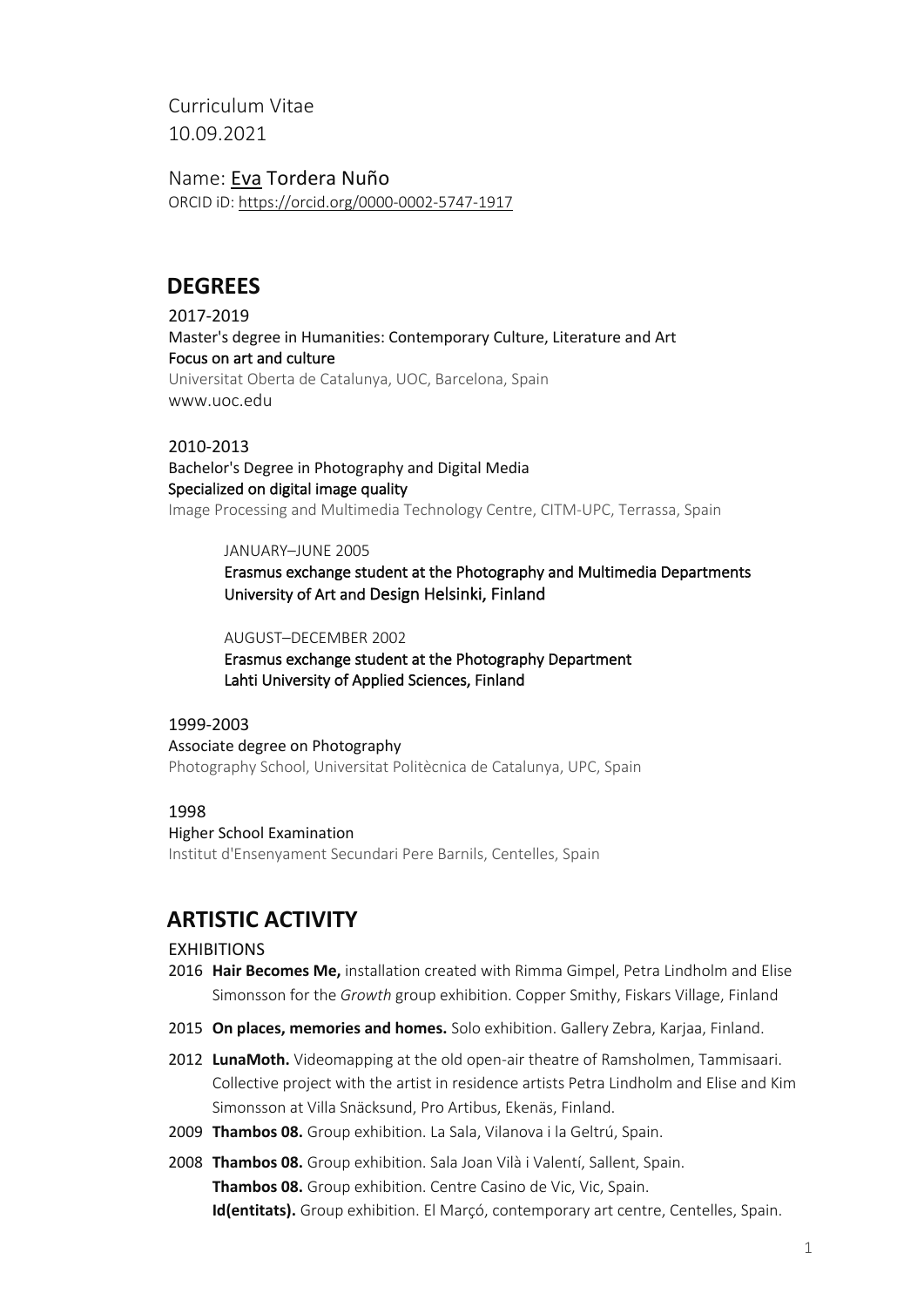- 2005 **Mielle.** Group exhibition. Taidepanimo, Lahti, Finland. **Koli Cantata.** Group exhibition. Galleria Tyko, Nurmes, Finland.
- 2004 **Mielle.** Solo exhibition. Ekenäs old water tower, Finland.

#### **RESIDENCIES**

- 2005 Kolin Ryynänen artist residence in North Karelia, Finland. 1 month.
- 2006 Pro Artibus Foundation, Ekenäs, Finland. 3 months.

#### GRANTS

- 2021 Aalto University Incentive Scholarship
- 2015 Svenska Kulturfonden
- 2014 Svenska Kulturfonden
- 2013 Svenska Kulturfonden
- 2012 Svenska Kulturfonden

#### BIBLIOGRAPHY AND REVIEWS

Linberg, Camilla (11.11.2015). "Ett hem där ett hjärta slår". *Västra Nyland.*

Lundström, Marit (14.08.2012). "Luna moth – en hyllning och ett tack". *Västra Nyland.*

- H. Associació per les arts contemporànies. (2008). *THAMBOS 8.* Exhibition catalogue. Vic, Spain: Eumo Editorial.
- (2008). *Id(entitats).* Exhibition catalogue. Centelles, Spain: El Marçó, centre d'Art contemporani.

### WORKS IN COLLECTIONS

Private collections. Art collection of the municipality of Raseborg.

## OTHER

6.4.2019. Art talk with Ida Koitila about pain in her art, in relation to the publication of the catalogue *MEMO* and the exhibition Extensions. Gallery Sinne, Helsinki.

# **CURRENT EMPLOYMENT**

Aalto University School of Arts, Design and Architecture, Espoo. Doctoral Student. Art Department.

# **PREVIOUS WORK EXPERIENCE**

#### **Entrepreneur** | molbe (Tammisaari, Finland)

I established my own firm, molbe, in 2011. A photography and graphic design agency specialized on artwork reproduction and editorial and exhibition design.

#### DURING 2005 TO 2010, SEVERAL MONTHS A YEAR

## **Photographer and designer** | EKTA-museum (Tammisaari, Finland)

Digitalization of photographic images in different formats and supports. Exhibition design.